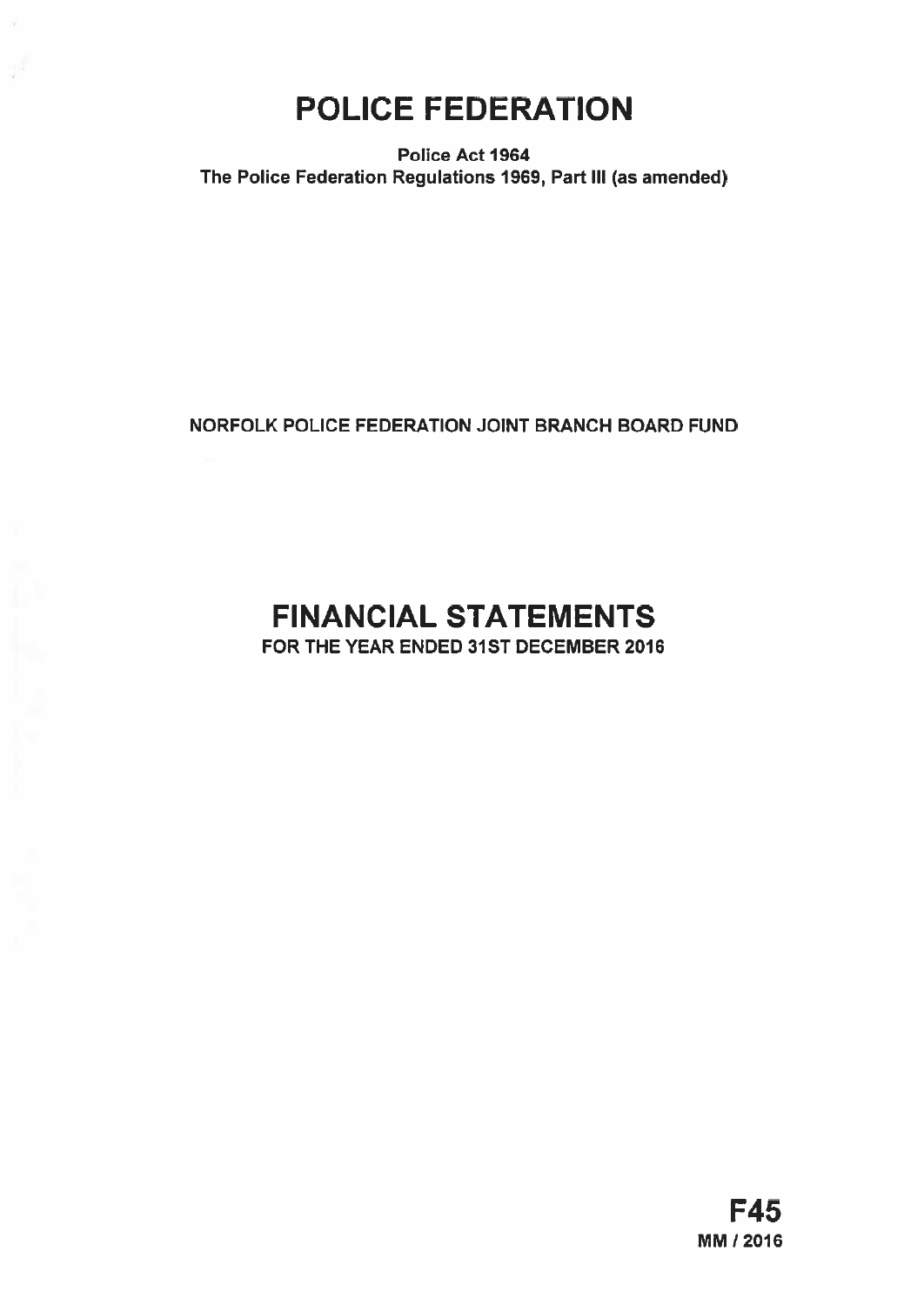# NORFOLK POLICE FEDERATION JOINT BRANCH BOARD FUND

# YEAR ENDED 31ST DECEMBER 2016

| <b>CHAIRMAN</b>  | Mr Andy Symonds (appointed 15th December 2016)<br>Mr Eric Bradley (appointed 24th March 2016 and<br>resigned 15th December 2016)<br>Paul Ridgway (resigned 24th March 2016)<br>Norfolk Police Federation<br><b>Falconers Chase</b><br>Wymondham, Norfolk<br>NR18 0WW                                                                                                                        |
|------------------|---------------------------------------------------------------------------------------------------------------------------------------------------------------------------------------------------------------------------------------------------------------------------------------------------------------------------------------------------------------------------------------------|
| <b>SECRETARY</b> | Mr Keith Bristo (appointed 22nd December 2016)<br>Miss Michelle Lillie (resigned 22nd December 2016)<br>Norfolk Police Federation<br><b>Falconers Chase</b><br>Wymondham, Norfolk<br>NR18 0WW                                                                                                                                                                                               |
| <b>TREASURER</b> | Mr Keith Bristo (appointed 22nd December 2016)<br>Miss Michelle Lillie (resigned 22nd December 2016)<br><b>Norfolk Police Federation</b><br><b>Falconers Chase</b><br>Wymondham, Norfolk<br><b>NR18 0WW</b>                                                                                                                                                                                 |
| <b>AUDITORS</b>  | George Hay & Company,<br><b>Chartered Accountants &amp;</b><br><b>Statutory Auditors.</b><br>83 Cambridge Street,<br>Pimlico.<br>London,<br>SW1V 4PS                                                                                                                                                                                                                                        |
| <b>TRUSTEES</b>  | Mr Shane Schucroft<br><b>Norfolk Constabulary</b><br>Wymondham Police Investigation Centre<br><b>Falconers Chase</b><br>Wymondham<br>NR18 0WW<br>Mr Adam Edge<br>Norfolk Constabulary<br><b>Sprowston Police Station</b><br>107 Wroxham Road<br>Norwich<br>NR78TU<br>Mr Terry Lordan<br>Norfolk Constabulary<br><b>Thetford Police Station</b><br>Norwich Road, Thetford<br><b>IP24 2HU</b> |
|                  |                                                                                                                                                                                                                                                                                                                                                                                             |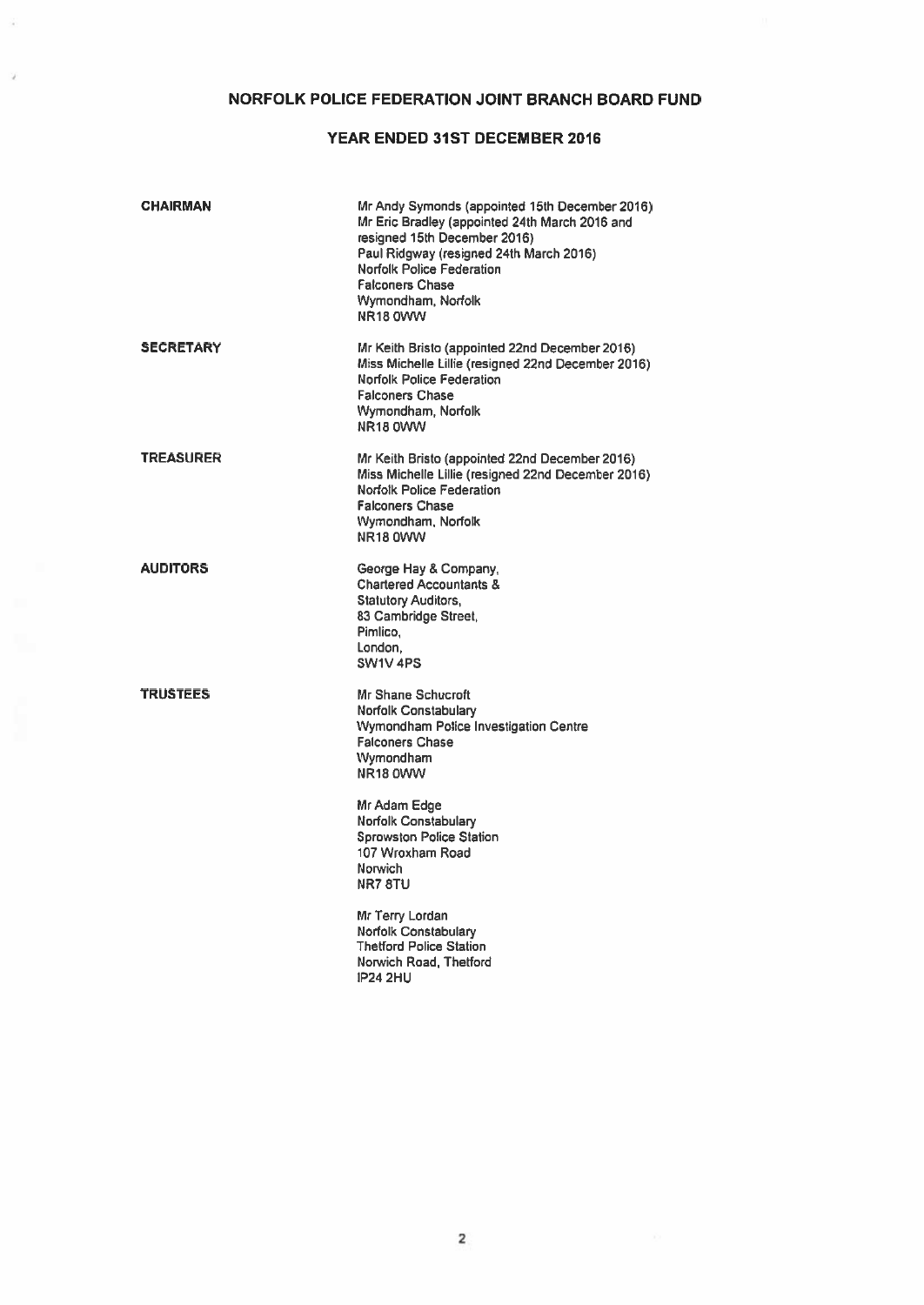# INDEPENDENT AUDITORS REPORT TO THE MEMBERS OF NORFOLK POLICE FEDERATION JOINT BRANCH BOARD FUND

We have audited the Financial Statements of the Norfolk Police Federation Joint Branch Board Fund for the year ended 31st December 2016, which comprise the Statement of Income and Retained Earnings, Statement of Financial Position, and Notes to the Financial Statements. The Financial Statements have been prepare<sup>d</sup> under the requirements of the Police Federation Regulations and Fund Rules and adopting the measurement principles of FRS 102, "The Financial Reporting Standard applicable in the UK and Republic of Ireland".

This repor<sup>t</sup> is made solely to the Fund's members, as <sup>a</sup> body. Our audit work has been undertaken so that we might state to the Fund's members those matters we are required to state to them in an auditor's repor<sup>t</sup> and for no other purpose. To the fullest extent permitted by law, we do not accep<sup>t</sup> or assume responsibility to anyone other than the Fund and the Fund's members as <sup>a</sup> body, for our audit work, for this report. or for the opinions we have formed.

## Respective Responsibilities of the Management Committee and Auditors

As explained more fully in the Statement of Management Committee's Responsibilities set out in the notes to the Financial Statements the managemen<sup>t</sup> committee are responsible for the preparation of the Financial Statements and for being satisfied that they fairly reflect the state of the Fund's affairs as at 31st December 2016 and of its results for the year then ended.

Our responsibility is to audit and express an opinion on the Financial Statements in accordance with applicable law and International Standards on Auditing (UK and Ireland). Those standards require us to comply with the Auditing Practices Board's Ethical Standards for Auditors.

## Scope of the audit of the Financial Statements

An audit involves obtaining evidence about the amounts and disclosures in the Financial Statements sufficient to <sup>g</sup>ive reasonable assurance that the Financial Statements are free from material misstatement, whether caused by fraud or error. This includes an assessment of: whether the accounting policies are appropriate to the Fund's circumstances and have been consistently applied and adequately disclosed; the reasonableness of significant accounting estimates made by the managemen<sup>t</sup> committee; and the overall presentation of the Financial Statements.

## Opinion on Financial Statements

In our opinion the Financial Statements:

- fairly reflect the state of the Fund's affairs as at 31st December 2016 and of its results for the year then ended;
- have been properly prepare<sup>d</sup> in accordance with the measurement principles of United Kingdom Generally Accepted Accounting Practice; and
- have been prepared in accordance with the Police Federation Regulations and Fund Rules.

#### Other Matters

The Financial Statements for the year ended 31st December 2016 includes all funds raised for the purpose of the Joint Branch Board Fund in accordance with Regulation <sup>2</sup> Police Federation (Amendment) Regulations 2015.

signed:  $\sqrt{\frac{\mu}{\mu}}$  belonger

George Hay & Company Chartered Accountants & Statutory Auditors 83 Cambridge Street Pimlico London Dated: 2nd February 2017 SW1V 4PS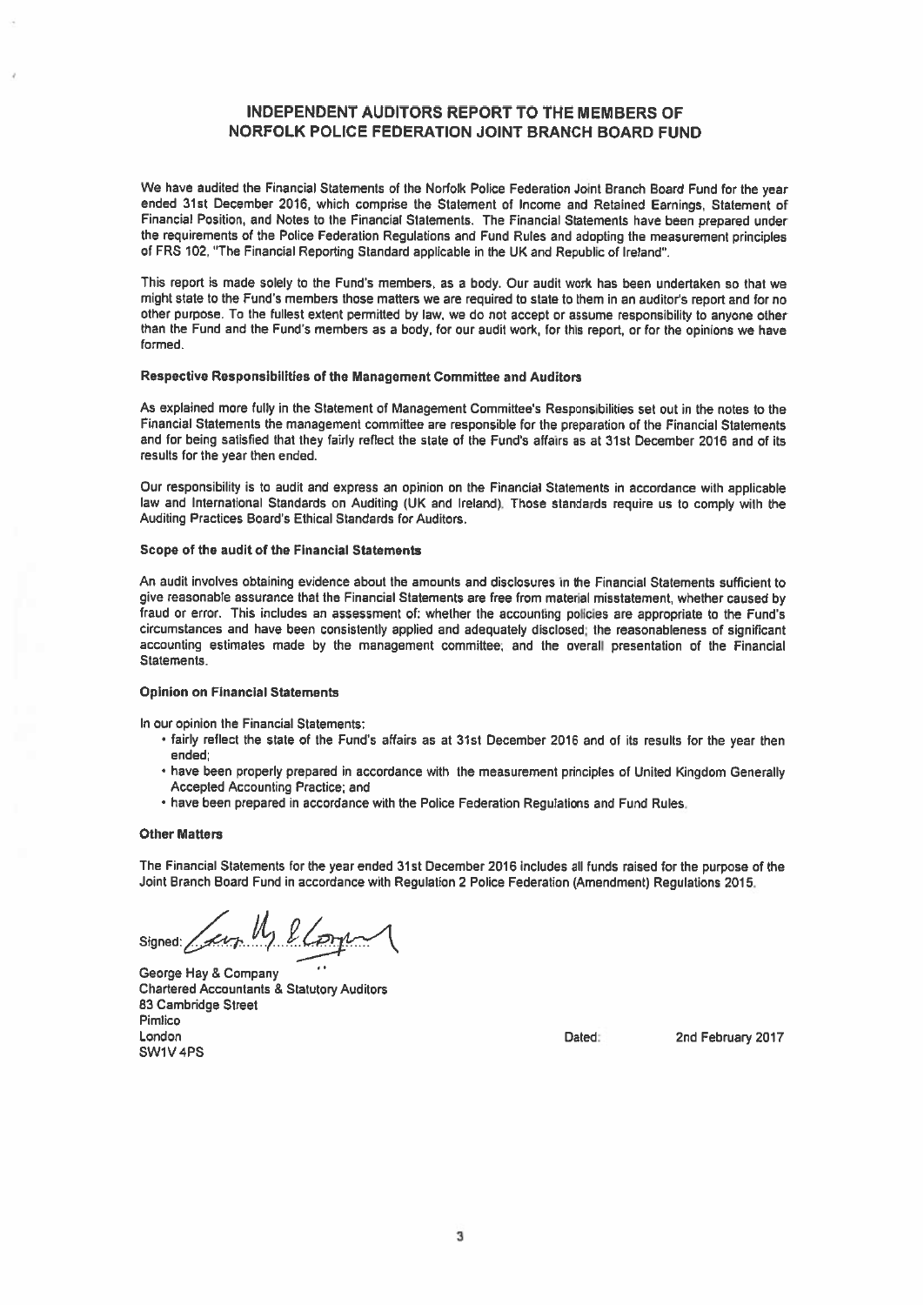# NORFOLK POLICE FEDERATION JOINT BRANCH BOARD FUND

# STATEMENT OF INCOME AND RETAINED EARNINGS FOR THE YEAR ENDED 31ST DECEMBER 2016

|                                                                                                              | 2016<br>£ | 2015<br>£ |
|--------------------------------------------------------------------------------------------------------------|-----------|-----------|
| <b>INCOME</b>                                                                                                |           |           |
| <b>Weekly Subscriptions</b>                                                                                  |           |           |
| Constables                                                                                                   | 278,031   | 282,334   |
| Sergeants                                                                                                    | 67,129    | 70,508    |
| Inspectors                                                                                                   | 28.445    | 26.254    |
|                                                                                                              | 373,605   | 379,096   |
| Less: Payable to Joint Central Committee 70%                                                                 |           |           |
| Constables                                                                                                   | 194,622   | 197,635   |
| Sergeants                                                                                                    | 46,990    | 49,356    |
| Inspectors                                                                                                   | 19,912    | 18,378    |
|                                                                                                              | 261,524   | 265,368   |
| <b>TOTAL INCOME</b>                                                                                          | 112,081   | 113,728   |
| Less: ADMINISTRATIVE EXPENSES (Note 1)                                                                       | 125,870   | 126,886   |
| (DEFICIT) OF SUBSCRIPTION INCOME                                                                             | (13, 789) | (13, 158) |
| <b>OVER EXPENDITURE</b>                                                                                      |           |           |
| Add: Other Income - (Note 1.1)                                                                               | 28,588    | 29,897    |
| To include all income as specified in Regulation 2c in the<br>Police Federation (Amendments) Regulation 2015 |           |           |
|                                                                                                              |           |           |
| <b>SURPLUS FOR THE YEAR</b><br><b>BEFORE GAINS / (LOSSES)</b>                                                | 14,799    | 16,739    |
| Gains / (Losses) - (Note 1.2)                                                                                |           |           |
|                                                                                                              |           |           |
| <b>SURPLUS FOR THE YEAR</b>                                                                                  | 14,799    | 16,739    |
| <b>RETAINED EARNINGS BROUGHT FORWARD</b>                                                                     | 581,035   | 564,296   |
| <b>RETAINED EARNINGS CARRIED FORWARD</b>                                                                     | 595,834   | 581,035   |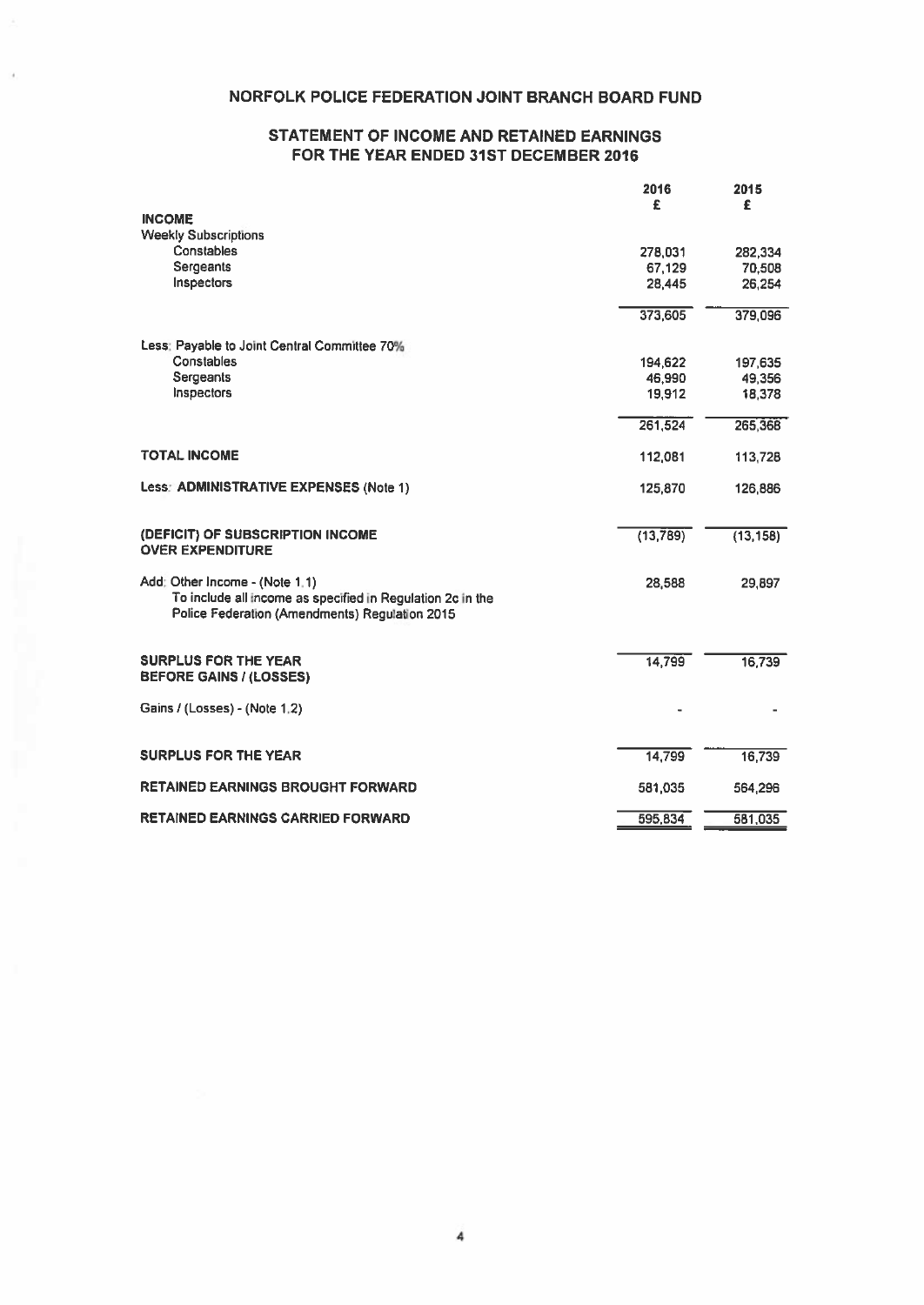# NORFOLK POLICE FEDERATION JOINT BRANCH BOARD FUND

# STATEMENT OF FINANCIAL POSITION AS AT 31ST DECEMBER 2016

| <b>NORFOLK POLICE FEDERATION JOINT BRANCH BOARD FUND</b>                         |              |                                                            |                         |                         |
|----------------------------------------------------------------------------------|--------------|------------------------------------------------------------|-------------------------|-------------------------|
|                                                                                  |              |                                                            |                         |                         |
| STATEMENT OF FINANCIAL POSITION AS AT 31ST DECEMBER 2016                         |              |                                                            |                         |                         |
|                                                                                  | 2016<br>Cost | Accumulated<br><b>Depreciation/</b><br><b>Revaluation/</b> | 2016<br><b>Net Book</b> | 2015<br><b>Net Book</b> |
|                                                                                  | τ            | <b>Impairment</b><br>£                                     | Value<br>£              | Value<br>£              |
| <b>TANGIBLE FIXED ASSETS</b><br><b>Computer Equipment</b>                        | 59,405       | 55,369                                                     | 4,036                   | 8,874                   |
|                                                                                  |              |                                                            |                         |                         |
|                                                                                  | 59,405       | 55,369                                                     | 4,036                   | 8,874                   |
|                                                                                  |              |                                                            |                         |                         |
| <b>CURRENT ASSETS</b><br>Contributions due from Joint Central Committee (Note 4) |              |                                                            |                         |                         |
| <b>Subscriptions Due</b>                                                         |              |                                                            | 3,677<br>30,801         | 31,385                  |
| <b>Debtors</b>                                                                   |              |                                                            | 20,660                  | 22,778                  |
| Cash at Bank and in Hand                                                         |              |                                                            | 590,252                 | 563,609                 |
|                                                                                  |              |                                                            | 645,390                 | 617,772                 |
| Less:                                                                            |              |                                                            |                         |                         |
| <b>CURRENT LIABILITIES</b>                                                       |              |                                                            |                         |                         |
| Contributions due to Joint Central Committee (Note 4)                            |              |                                                            |                         | 269                     |
| <b>Corporation Tax</b><br><b>Sundry Accrued Expenses</b>                         |              |                                                            | 617<br>52,975           | 1,072<br>44,270         |
|                                                                                  |              |                                                            |                         |                         |
|                                                                                  |              |                                                            | 53,592                  | 45,611                  |
|                                                                                  |              |                                                            |                         |                         |
| <b>NET CURRENT ASSETS / (LIABILITIES)</b>                                        |              |                                                            | 591,798                 | 572,161                 |
| TOTAL ASSETS LESS CURRENT LIABILITIES                                            |              |                                                            | 595,834                 | 581,035                 |
| <b>CREDITORS: Amounts Falling Due After More Than One Year</b>                   |              |                                                            |                         |                         |
|                                                                                  |              |                                                            |                         |                         |
|                                                                                  |              |                                                            |                         |                         |
| <b>NET ASSETS</b>                                                                |              |                                                            | 595,834                 | 581,035                 |
| <b>REPRESENTED BY</b>                                                            |              |                                                            |                         |                         |
| <b>Retained Earnings</b>                                                         |              |                                                            | 595,834                 | 581,035                 |
|                                                                                  |              |                                                            | 595,834                 | 581,035                 |
|                                                                                  |              |                                                            |                         |                         |

We certify that we have fully complied with the Regulation 2 Police Federation (Amendment) Regulations 2015 and disclosed in the F45 all funds of which we are a beneficiary. We understand that failure to comply with this Regulation could be deemed <sup>a</sup> criminal and/or Police Disciplinary matter.

These financial statements have been prepared using the measurement principles and provisions of FRS 102.

Date financial statements approved: 2nd February 2017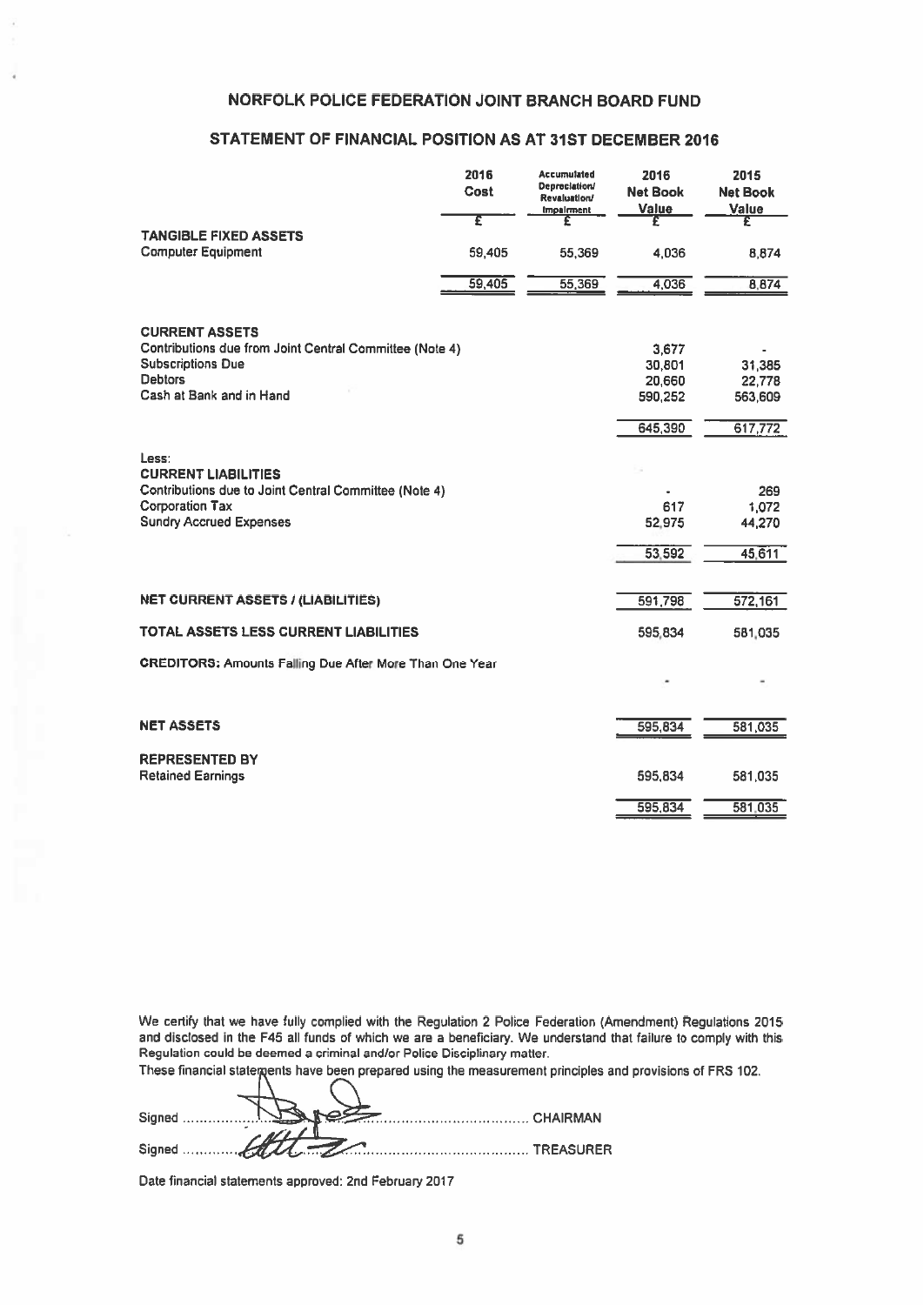# NORFOLK POLICE FEDERATION JOINT BRANCH BOARD FUND NOTES TO THE FINANCIAL STATEMENTS FOR THE YEAR ENDED 31ST DECEMBER 2016

|     |                                                               | 2016                    | 2015    |
|-----|---------------------------------------------------------------|-------------------------|---------|
|     |                                                               | £                       | £       |
| 1.  | <b>ADMINISTRATIVE EXPENSES</b>                                |                         |         |
|     | Accommodation                                                 | 5,243                   | 5,555   |
|     | Additional Responsibility Payments (Honoraria)                | 3.993                   | 4,367   |
|     | <b>Annual Conference</b>                                      | 1,084                   | 979     |
|     | <b>Audit and Accountancy Charges</b>                          | 3,228                   | 2.957   |
|     | <b>Bank Charges</b>                                           | 231                     | 69      |
|     | <b>Clerical Assistance and Social Security Costs</b>          | 66,895                  | 62,867  |
|     | Communication                                                 | 1.639                   | 1.815   |
|     | <b>Computer Consumables</b>                                   |                         |         |
|     | <b>Corporation Tax</b>                                        | 5,336<br>337            | 4,797   |
|     |                                                               |                         | 1,072   |
|     | Depreciation<br>Donations                                     | 4.478                   | 4,660   |
|     |                                                               | $\qquad \qquad \bullet$ | 2,250   |
|     | <b>Incidental Overnight Expenses</b>                          | 385                     | 415     |
|     | Insurance                                                     | 1,456                   | 1,436   |
|     | Legal and Professional                                        | 2.760                   | 1.834   |
|     | <b>Meeting Expenses</b>                                       | 4.646                   | 8.723   |
|     | Postage, Printing and Stationery                              | 3,642                   | 3,216   |
|     | <b>Subsistence (Meal Expenses)</b>                            | 1,708                   | 1,431   |
|     | <b>Sundry Expenses</b>                                        | 1,218                   | 823     |
|     | Travel                                                        | 7,067                   | 6,598   |
|     |                                                               |                         |         |
|     | Other Expenses -                                              |                         |         |
|     | <b>Federation Diary</b>                                       | 2,996                   | 2.897   |
|     | <b>Medical Expenses</b>                                       | 3.516                   | 2,810   |
|     | <b>Presentation and Gifts</b>                                 | 584                     | ۰       |
|     | Training                                                      | 3.428                   | 5,315   |
|     |                                                               |                         |         |
|     | TOTAL AS PER STATEMENT OF INCOME AND RETAINED EARNINGS        | 125,870                 | 126,886 |
|     |                                                               |                         |         |
|     |                                                               |                         |         |
|     |                                                               | 2016                    | 2015    |
|     |                                                               | £                       | £       |
| 1.1 | <b>OTHER INCOME</b>                                           |                         |         |
|     |                                                               |                         |         |
|     | <b>Bank Interest (Gross)</b>                                  | 683                     | 1,061   |
|     | Reimbursement of administration expenses                      | 25,903                  | 26,867  |
|     | Profit / (loss) from Mailshots and Commissions                | 752                     | 1,744   |
|     | <b>Advertising Income</b>                                     | 1.200                   | 225     |
|     | Gain/(Loss) on disposal of Fixed Assets                       | 50                      |         |
|     |                                                               |                         |         |
|     |                                                               |                         |         |
|     | TOTAL AS PER STATEMENT OF INCOME AND RETAINED EARNINGS        | 28,588                  | 29,897  |
|     |                                                               |                         |         |
|     |                                                               |                         |         |
|     |                                                               |                         |         |
|     |                                                               | 2016                    | 2015    |
|     |                                                               | £                       | £       |
| 1.2 | <b>GAINS / (LOSSES)</b>                                       |                         |         |
|     | Gain / (Loss) on Investments                                  |                         |         |
|     |                                                               |                         |         |
|     |                                                               |                         |         |
|     | <b>TOTAL AS PER STATEMENT OF INCOME AND RETAINED EARNINGS</b> |                         |         |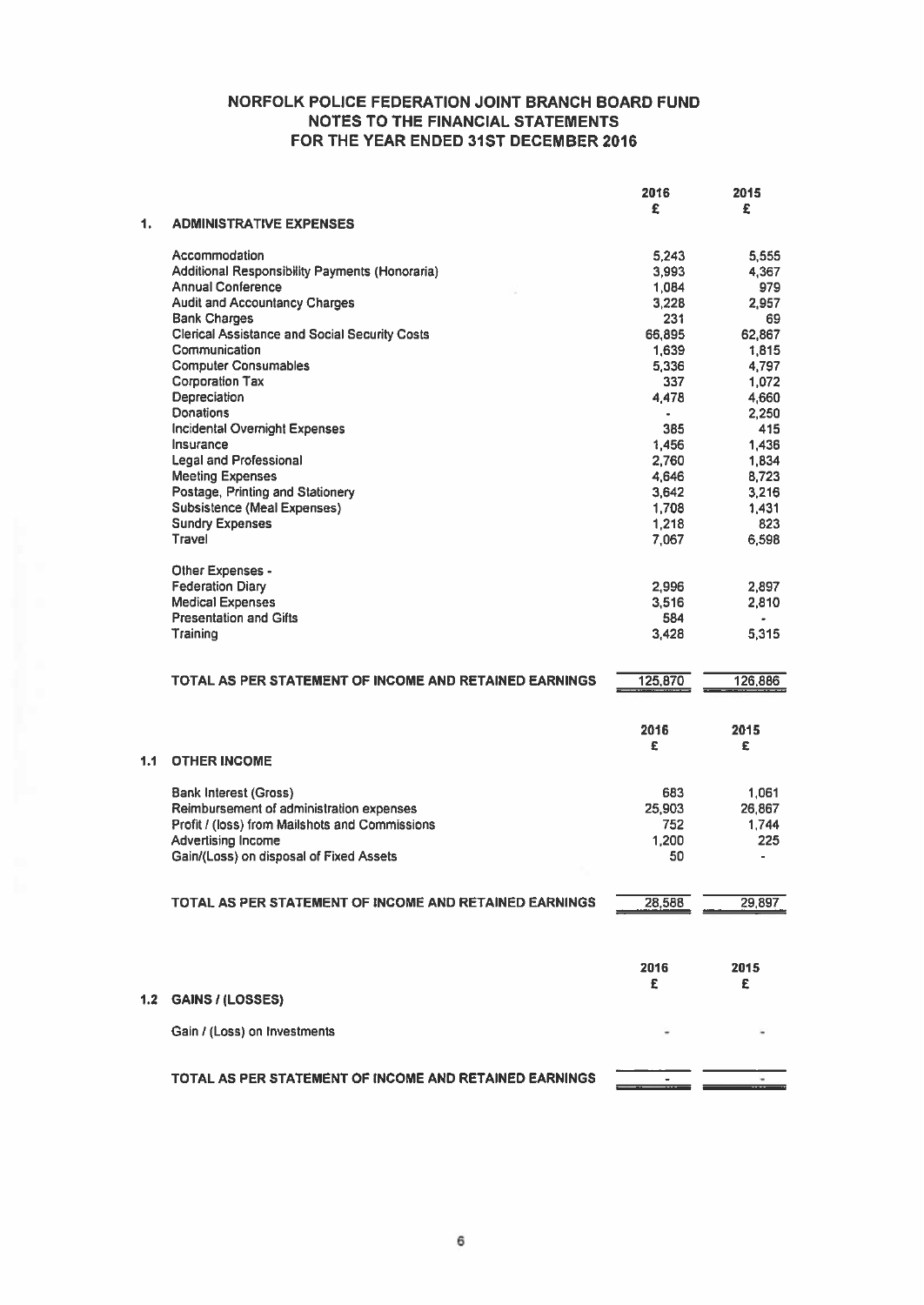# NORFOLK POLICE FEDERATION JOINT BRANCH BOARD FUND NOTES TO THE FINANCIAL STATEMENTS FOR THE YEAR ENDED 31ST DECEMBER 2016

### 2. ACCOUNTING POLICIES

#### A. Basis of Preparing the Financial Statements

The Financial Statements have been prepared under the requirements of the Police Federation Regulations and Fund Rules and adopting the measurement principles of Financial Reporting Standard 102 Section 1A. "The Financial Reporting Standard applicable in the UK and Republic of Ireland" (FRS 102) applicable to small entities.

This is the first year in which the Financial Statements have been prepared in accordance with FRS 102 Section 1A- small entities. Refer to note 6 for an explanation of the transition.

The date of the transition is 1st January 2015. The transition to FRS 102 Section 1A has resulted in <sup>a</sup> small number of changes in the accounting policies to those used previously.

#### B. Accounting Convention

The Financial Statements have been prepared under the historic cost convention.

#### C. Income

Income is primarily derived from subscriptions collected from the Funds members.

Other income sources may include rental / investment income and income generated from providing member services,

## D. Expenditure

Expenditure is shown inclusive of Value Added Tax.

#### E. Depreciation

Depreciation has been calculated at rates required to write off the relevant assets over their anticipated lives.

The applicable annual rates are:

Computer Equipment **25%** straight line basis

### F. Taxation

Provision is made for Corporation Tax in respect of the Fund's liability to taxation on investment income. capital gains and income derived from third party transactions.

S. Other Policies . (Specify)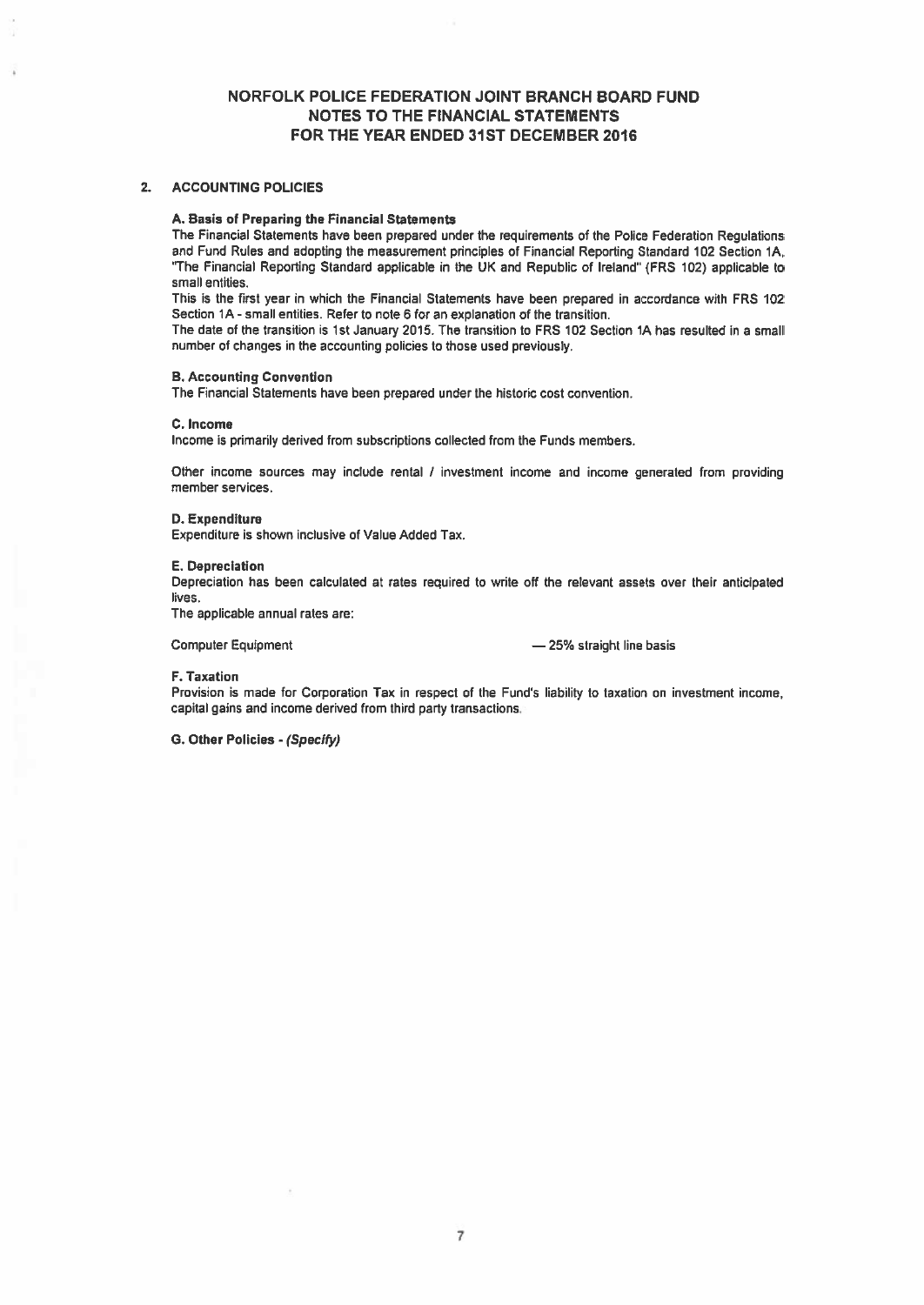# NORFOLK POLICE FEDERATION JOINT BRANCH BOARD FUND NOTES TO THE FINANCIAL STATEMENTS FOR THE YEAR ENDED 31ST DECEMBER 2016

## 3. STATEMENT OF MANAGEMENT COMMITTEE'S RESPONSIBILITIES

- Select suitable accounting policies and apply them consistently.
- Make judgements and estimates that are reasonable and prudent.
- Ensure that the Financial Statements are prepared on the going concern basis unless it is appropriate to presume otherwise.

# 4. CONTRIBUTIONS DUE FROM / (TO) JOINT CENTRAL COMMITTEE

|                                                                                                                                                                                                                                                                                                                                                                                                                                                                                                                                                                                                                                                                                                                               |                                               |      | <b>NORFOLK POLICE FEDERATION JOINT BRANCH BOARD FUND</b><br><b>NOTES TO THE FINANCIAL STATEMENTS</b><br>FOR THE YEAR ENDED 31ST DECEMBER 2016 |      |                  |                       |
|-------------------------------------------------------------------------------------------------------------------------------------------------------------------------------------------------------------------------------------------------------------------------------------------------------------------------------------------------------------------------------------------------------------------------------------------------------------------------------------------------------------------------------------------------------------------------------------------------------------------------------------------------------------------------------------------------------------------------------|-----------------------------------------------|------|-----------------------------------------------------------------------------------------------------------------------------------------------|------|------------------|-----------------------|
| STATEMENT OF MANAGEMENT COMMITTEE'S RESPONSIBILITIES<br>Regulation 18(2) of The Police Federation Regulations (as amended) requires the Committee, in relation to<br>Federation funds held by it, to keep accounts showing all monies received or paid out and to cause the<br>Financial Statements for each year to be audited by an independent auditor. In causing the Financial<br>Statements to be prepared, the Committee is required to:<br>. Select suitable accounting policies and apply them consistently.<br>. Make judgements and estimates that are reasonable and prudent.<br>. Ensure that the Financial Statements are prepared on the going concern basis unless it is appropriate<br>to presume otherwise. |                                               |      |                                                                                                                                               |      |                  |                       |
| The Committee is responsible for keeping adequate accounting records and also is responsible for safe-<br>guarding the assets of the Fund and hence for taking reasonable steps for the prevention and detection of<br>fraud and other irregularities.                                                                                                                                                                                                                                                                                                                                                                                                                                                                        |                                               |      |                                                                                                                                               |      |                  |                       |
| <b>CONTRIBUTIONS DUE FROM / (TO) JOINT CENTRAL COMMITTEE</b>                                                                                                                                                                                                                                                                                                                                                                                                                                                                                                                                                                                                                                                                  |                                               |      |                                                                                                                                               |      |                  |                       |
| Constables                                                                                                                                                                                                                                                                                                                                                                                                                                                                                                                                                                                                                                                                                                                    |                                               |      |                                                                                                                                               |      | 2016<br>£<br>979 | 2015<br>£<br>(2, 135) |
| Sergeants                                                                                                                                                                                                                                                                                                                                                                                                                                                                                                                                                                                                                                                                                                                     |                                               |      |                                                                                                                                               |      | 3,410            | 844                   |
| Inspectors                                                                                                                                                                                                                                                                                                                                                                                                                                                                                                                                                                                                                                                                                                                    |                                               |      |                                                                                                                                               |      | (712)            | 1.022                 |
|                                                                                                                                                                                                                                                                                                                                                                                                                                                                                                                                                                                                                                                                                                                               |                                               |      |                                                                                                                                               |      | 3,677            | (269)                 |
| <b>CONTRIBUTING AND NON CONTRIBUTING MEMBERS AT 31ST DECEMBER 2016</b>                                                                                                                                                                                                                                                                                                                                                                                                                                                                                                                                                                                                                                                        |                                               |      |                                                                                                                                               |      |                  |                       |
|                                                                                                                                                                                                                                                                                                                                                                                                                                                                                                                                                                                                                                                                                                                               | 2016<br><b>No. of Contributing</b><br>Members | 2015 | 2016<br><b>No. of Non Contributing</b><br>Members                                                                                             | 2015 | 2016<br>Others'  | 2015                  |

# 5. CONTRIBUTING AND NON CONTRIBUTING MEMBERS AT 31ST DECEMBER 2016

|                               | 2016<br><b>No. of Contributing</b><br><b>Members</b> | 2015     | 2016<br><b>No. of Non Contributing</b><br><b>Members</b> | 2015  | 2016<br>Others* | 2015            |
|-------------------------------|------------------------------------------------------|----------|----------------------------------------------------------|-------|-----------------|-----------------|
| Cadets                        |                                                      |          | ۰                                                        |       | ۰               |                 |
| Constables                    | 1.139                                                | 1,166    | 18                                                       | 24    | 20              | 21              |
| Sergeants<br>Inspectors/Chief | 229                                                  | 276<br>÷ | 10                                                       | 8<br> | 2               |                 |
| Inspectors                    | 123                                                  | 106      |                                                          |       | ۰               |                 |
|                               | 1.491                                                | 1.548    | 29                                                       | 34    | 22              | $\overline{22}$ |

This column refers to those members who are non contributors by virtue of receiving no pay, being on unpaid maternity leave or serving officers on career breaks. (JBB Circular 53/96 refers)

## 6. TRANSITION TO FRS 102 SECTION IA - SMALL ENTITIES

This is the first year that the entity has presented Financial Statements complying with the measurement principles of FRS 102 Section 1A. The entity has restated the comparative prior year amounts (where applicable) in accordance with FRS 102 Section 1A requirements.

## CHANGES UNDER FRS 102 SECTION IA - SMALL ENTITIES

1. Investments and investment properties are now measured at market value rather than at historic cost.

2. Deferred tax on change in measurement of investments from historic cost to market value.